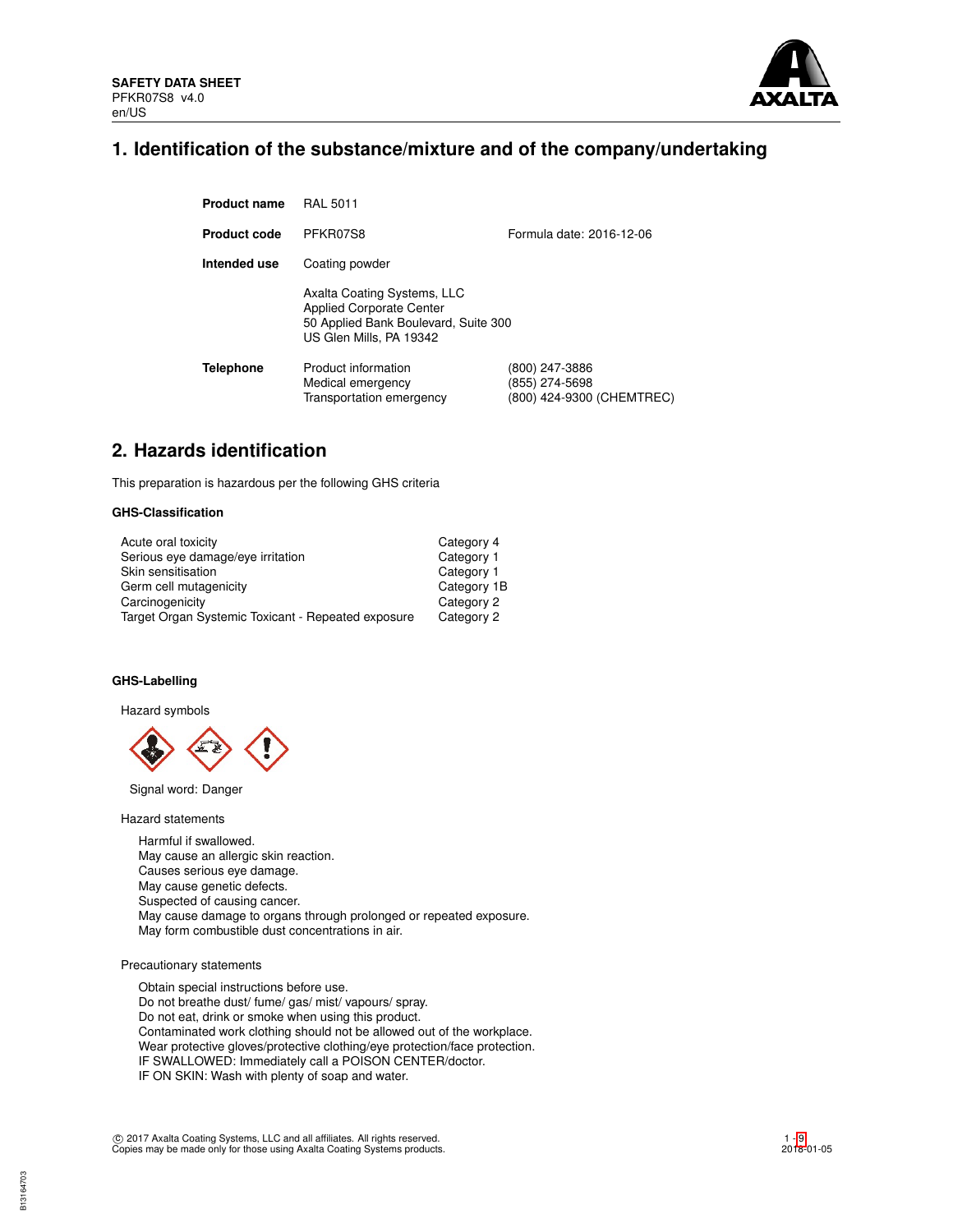

IF IN EYES: Rinse cautiously with water for several minutes. Remove contact lenses, if present and easy to do. Continue rinsing.

IF exposed or concerned: Get medical advice/ attention.

Specific treatment (see supplemental first aid instructions on this label).

If skin irritation or rash occurs: Get medical advice/ attention.

Wash contaminated clothing before reuse.

Store locked up.

Dispose of contents/container in accordance with local regulations.

### **Other hazards which do not result in classification**

Intentional misuse by deliberately concentrating and inhaling the contents may be harmful or fatal. May form explosible dust-air mixture if dispersed.

#### **The following percentage of the mixture consists of ingredient(s) with unknown acute toxicity:**  $0 %$

# **3. Composition/information on ingredients**

Mixture of synthetic resins and pigments

## **Components**

| CAS-No.    | Chemical name                  | Concentration |
|------------|--------------------------------|---------------|
| 2451-62-9  | 1,3,5-triglycidyl isocyanurate | $4 - 15%$     |
| 13463-67-7 | Titanium dioxide               | 0.7%          |
| 1333-86-4  | Carbon black                   | 0.3%          |

Any concentration shown as a range is due to batch variation. Non-regulated ingredients 90 - 100% OSHA Hazardous: Yes

# **4. First aid measures**

### **Eye contact**

Remove contact lenses. Irrigate copiously with clean, fresh water for at least 15 minutes, holding the eyelids apart. Seek medical advice.

### **Skin contact**

Do NOT use solvents or thinners. Take off contaminated clothing and shoes immediately. Wash skin thoroughly with soap and water or use recognized skin cleanser. If skin irritation persists, call a physician.

### **Inhalation**

Avoid breathing dust. Inhalation of dust may cause shortness of breath, tightness of the chest, a sore throat and cough. Move to fresh air. If breathing is irregular or stopped, administer artificial respiration. If symptoms persist, call a physician.

### **Ingestion**

If swallowed, seek medical advice immediately and show this safety data sheet (SDS) or product label.

### **Most Important Symptoms/effects, acute and delayed**

# **Inhalation**

Dust generated from this product may be irritating to the respiratory tract.

# **Ingestion**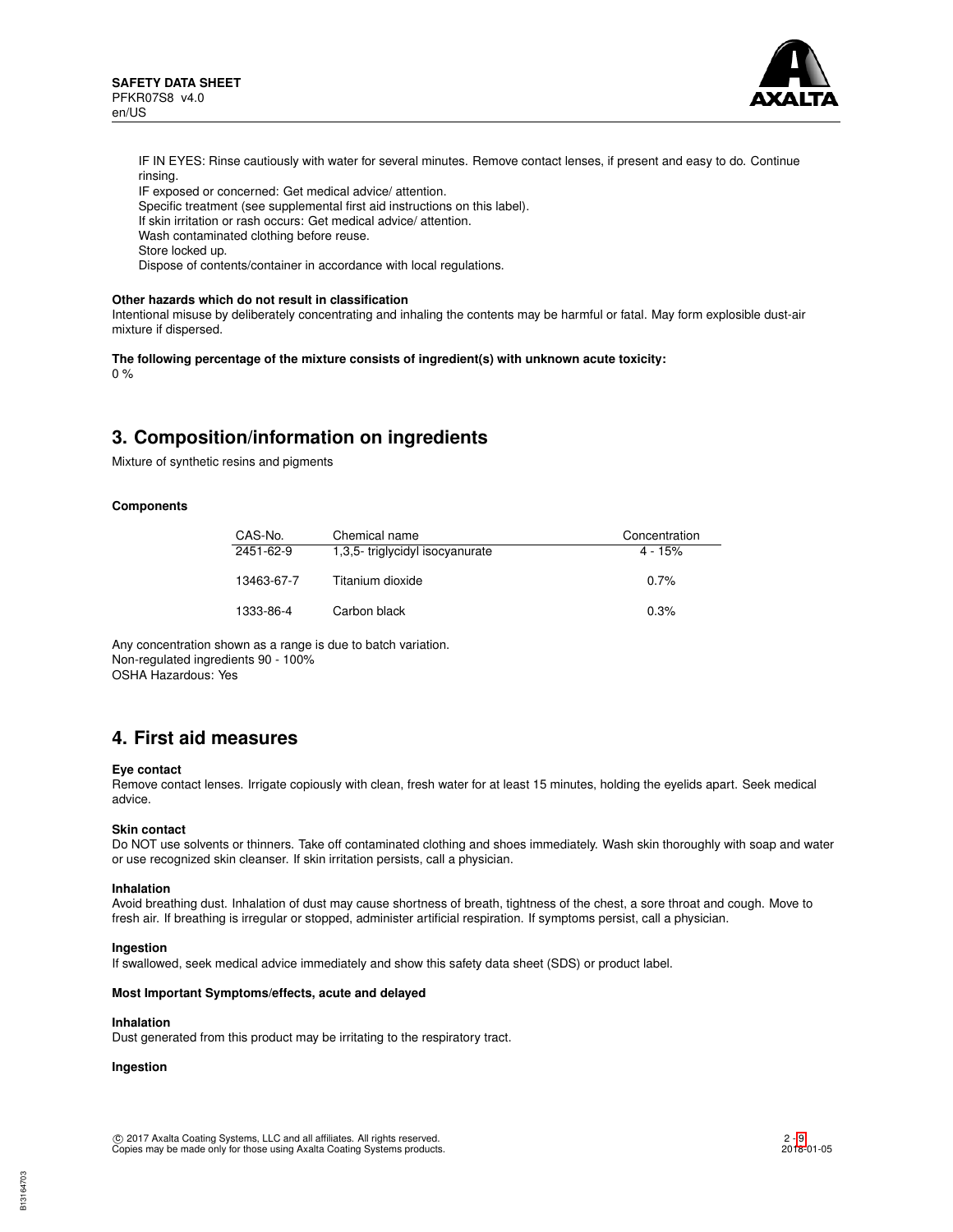

May result in gastrointestinal distress.

### **Skin or eye contact**

Dust generated from this product may cause irritation of the eyes. Repeated or prolonged contact may cause skin irritation with discomfort and dermatitis.

### **Indication of Immediate medical attention and special treatment needed if necessary**

No data available on the product. See section 3 and 11 for hazardous ingredients found in the product.

# **5. Firefighting measures**

### **Suitable extinguishing media**

For metal containing products, do not use water or foam. Smother with a suitable dry chemical extinguisher agent (Class D Fire) or sand.

#### **Extinguishing media which shall not be used for safety reasons**

High volume water jet

# **Hazardous combustion products**

CO, CO2, smoke, and oxides of any heavy metals that are reported in "Composition, Information on Ingredients" section.

#### **Fire and Explosion Hazards**

Avoid water except to cool adjacent materials. The product itself does not burn.

# **Special Protective Equipment and Fire Fighting Procedures**

Full protective flameproof clothing should be worn as appropriate. Wear self-contained breathing apparatus for firefighting if necessary. In the event of fire, cool tanks with water spray. Do not allow run-off from fire fighting to enter public sewer systems or public waterways.

# **6. Accidental release measures**

# **Procedures for cleaning up spills or leaks**

Sweep up material and dispose of properly. Avoid breathing any dust that might be generated. Spills of fine material should be cleaned using gentle sweeping or vacuuming. Cleaning methods (e.g. compressed air) which can generate potentially combustible dust clouds should not be used.

#### **Environmental precautions**

Do not let product enter drains. Notify the respective authorities in accordance with local law in the case of contamination of rivers, lakes or waste water systems.

# **7. Handling and storage**

# **Precautions for safe handling**

Observe label precautions. Close container after each use. Do not transfer contents to unlabeled containers. Wash thoroughly after handling and before eating or smoking. Precautions should be taken to prevent the formation of dusts in concentrations above flammable, explosive or occupational exposure limits. Keep away from open flames, hot surfaces and sources of ignition. Electrical equipment and lighting should be protected to appropriate standards to prevent dust coming into contact with hot surfaces, sparks or other ignition sources. If material is a coating: do not sand, flame cut, braze or weld dry coating without a NIOSH approved air purifying respirator with particulate filters or appropriate ventilation, and gloves. Combustible dust clouds may be created where operations produce fine material (dust). Avoid formation of significant deposits of material as they may become airborne and form combustible dust clouds. Build up of fine material should be cleaned using gentle sweeping or vacuuming in accordance with best practices. Cleaning methods (e.g. compressed air) which can generate potentially combustible dust clouds should not be used.

# **Advice on protection against fire and explosion**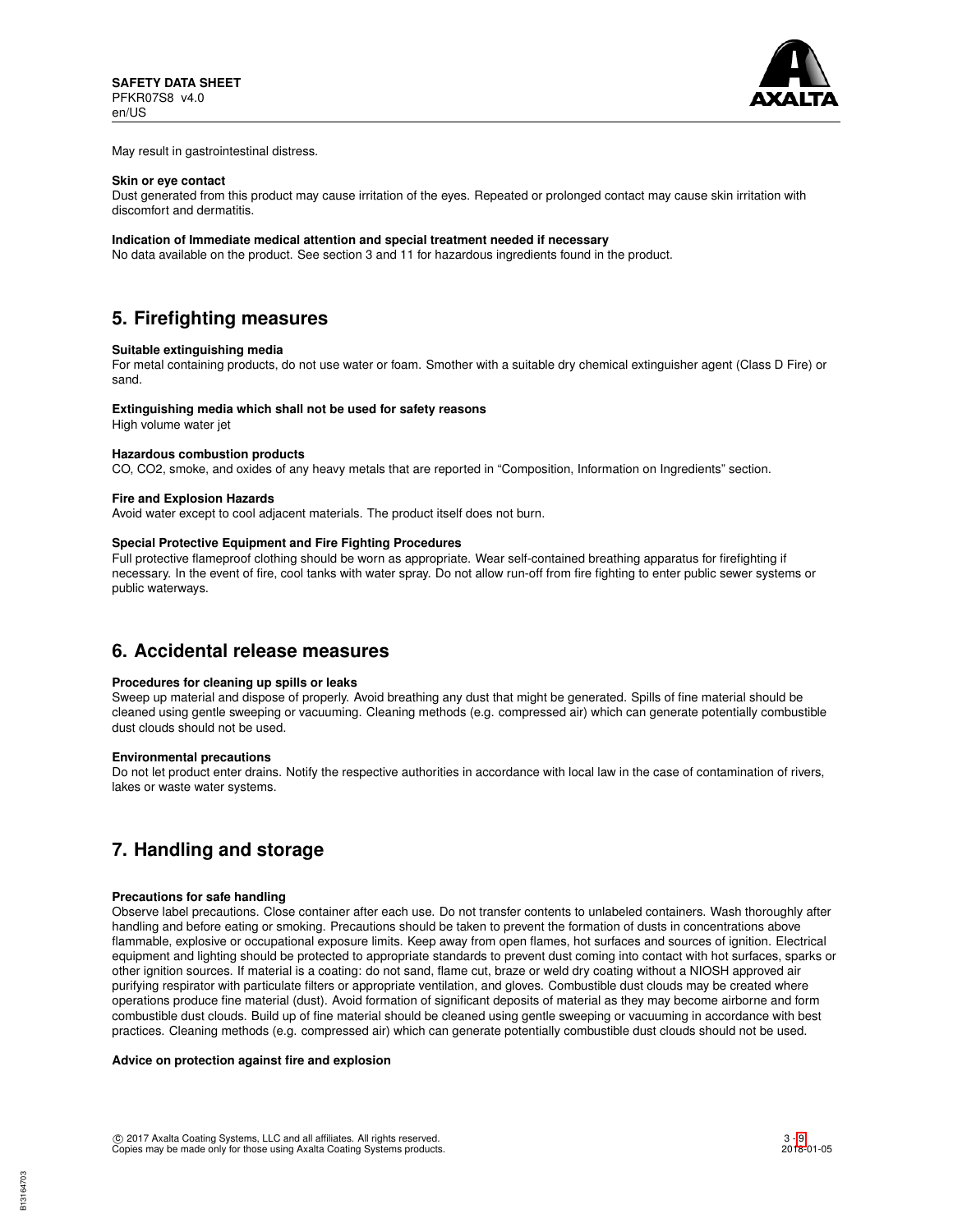

Always keep in containers of same material as the original one. Airborne dusts are potentially explosive. Avoid formation of significant deposits of material as they may become airborne and form combustible dust clouds. Handling and processing operations should be conducted in accordance with best practices (e.g.NFPA-654). Never use pressure to empty container: container is not a pressure vessel. The accumulation of contaminated rags may result in spontaneous combustion. Good housekeeping standards and regular safe removal of waste materials will minimize the risks of spontaneous combustion and other fire hazards.

### **Storage**

### **Requirements for storage areas and containers**

Observe label precautions. Store in a dry, well ventilated place away from sources of heat, ignition and direct sunlight. No smoking. Prevent unauthorized access. Containers which are opened must be carefully resealed and kept upright to prevent leakage.

### **Advice on common storage**

Store separately from oxidizing agents and strongly alkaline and strongly acidic materials.

# **8. Exposure controls/personal protection**

### **Engineering controls and work practices**

Do not breathe dust.Provide adequate ventilation.This should be achieved by a good general extraction and -if practically feasible- by the use of a local exhaust ventilation.If these are not sufficient to maintain exposure to dusts below the OEL, suitable respiratory protection must be worn.

# **National occupational exposure limits**

| CAS-No.    | Chemical name                  | Source Time   | Type       | Value                   | Note              |
|------------|--------------------------------|---------------|------------|-------------------------|-------------------|
| 2451-62-9  | 1,3,5-triglycidyl isocyanurate | ACGIH 8 hr    | <b>TWA</b> | $50 \mu q/m3$           |                   |
|            |                                | Dupont 8 & 12 | <b>TWA</b> | $50 \mu q/m3$           |                   |
|            |                                | hour          |            |                         |                   |
| 13463-67-7 | Titanium dioxide               | OSHA 8 hr     | <b>TWA</b> | $15 \,\mathrm{mq/m}$    | <b>Total Dust</b> |
|            |                                | Dupont 8 & 12 | <b>TWA</b> | $10 \,\mathrm{mq/m}$    | <b>Total Dust</b> |
|            |                                | hour          |            |                         |                   |
|            |                                | Dupont 8 & 12 | <b>TWA</b> | $5 \,\mathrm{mg/m}$     | Respirable        |
|            |                                | hour          |            |                         | Dust              |
| 1333-86-4  | Carbon black                   | ACGIH 8 hr    | <b>TWA</b> | $3 \,\mathrm{mg/m}$     |                   |
|            |                                | OSHA 8 hr     | <b>TWA</b> | $3.5 \,\mathrm{mq/m}$   |                   |
|            |                                | Dupont 8 & 12 | <b>TWA</b> | $0.5 \,\mathrm{mq/m}$ 3 |                   |
|            |                                | hour          |            |                         |                   |

# **Glossary**

CEIL Ceiling exposure limit STEL Short term exposure limit<br>TL Threshold limits Threshold limits TLV Threshold Limit Value TWA Time weighted average TWAE Time-Weighted Average

### **Protective equipment**

Personal protective equipment should be worn to prevent contact with eyes, skin or clothing.

## **Respiratory protection**

Should any dust be generated, it should not be breathed. If a respirator is needed to meet applicable exposure limits, wear a properly fitted air-purifying respirator approved by NIOSH. Follow respirator manufacturer s directions for respirator use. Do not breathe dust. If respirator is required to meet applicable exposure limits, use a NIOSH approved TC-84A respirator in accordance with regulatory requirements (in the US follow OSHA standard 29CFR1910.134) and the respirator manufacturer's directions.

### **Eye protection**

Desirable in all industrial situations.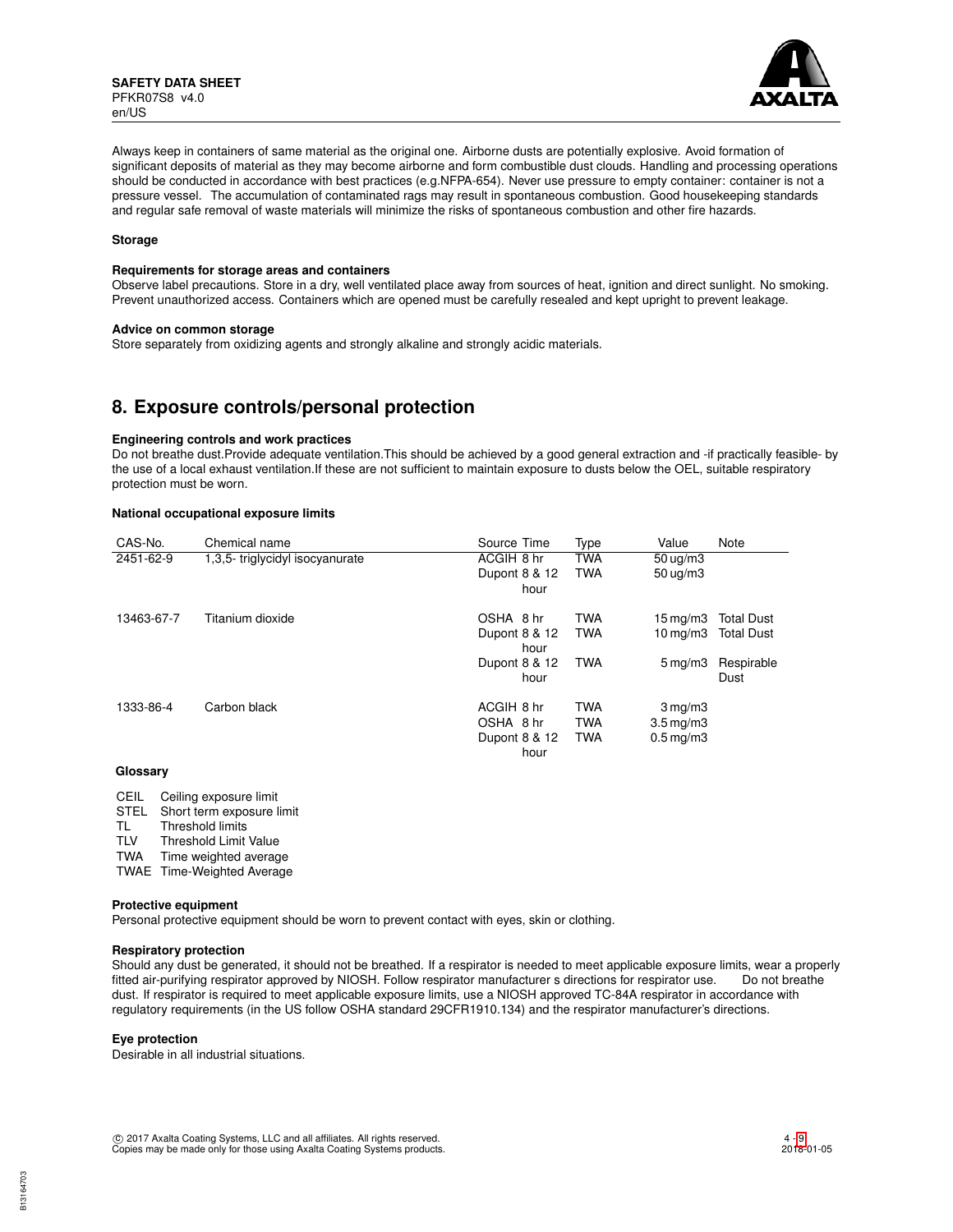

# **Skin and body protection**

Gloves are recommended

# **Hygiene measures**

Wash skin thoroughly with soap and water or use recognized skin cleanser. Do NOT use solvents or thinners.

# **Environmental exposure controls**

Do not let product enter drains. For ecological information, refer to Ecological Information Section 12.

# **9. Physical and chemical properties**

# **Appearance**

**Form:** solid **Colour:** blue

| Flash point                                    | Not applicable.   |               |
|------------------------------------------------|-------------------|---------------|
| Lower Explosive Limit                          | Not applicable.   |               |
| Upper Explosive Limit                          | Not applicable.   |               |
| Evaporation rate                               | Not applicable    |               |
| Vapor pressure of principal solvent            | $0.0$ hPa         |               |
| Water solubility                               | nil               |               |
| Vapor density of principal solvent $(Air = 1)$ | Not applicable.   |               |
| Approx. Boiling Range                          | Not applicable.   |               |
| Approx. Freezing Range                         | Not applicable.   |               |
| Gallon Weight (lbs/gal)                        | 12.11             |               |
| <b>Specific Gravity</b>                        | 1.45              |               |
| Percent Volatile By Volume                     | $0.00\%$          |               |
| Percent Volatile By Weight                     | $0.00\%$          |               |
| Percent Solids By Volume                       | 100.00%           |               |
| Percent Solids By Weight                       | 100.00%           |               |
| pH (waterborne systems only)                   | Not applicable    |               |
| Partition coefficient: n-octanol/water         | No data available |               |
| Ignition temperature                           | Not applicable.   | DIN 51794     |
| Decomposition temperature                      | Not applicable.   |               |
| Viscosity (23 $^{\circ}$ C)                    | Not applicable.   | ISO 2431-1993 |
| VOC* less exempt (lbs/gal)                     | 0.0               |               |
| VOC* as packaged (lbs/gal)                     | 0.0               |               |

Does not sustain combustion.

\* VOC less exempt (theoretical) and VOC as packaged (theoretical) are based upon the VOC of the packaged material at the point of manufacture.

# **10. Stability and reactivity**

# **Stability**

Stable

## **Conditions to avoid**

Stable under recommended storage and handling conditions (see section 7).

## **Materials to avoid**

None reasonably foreseeable.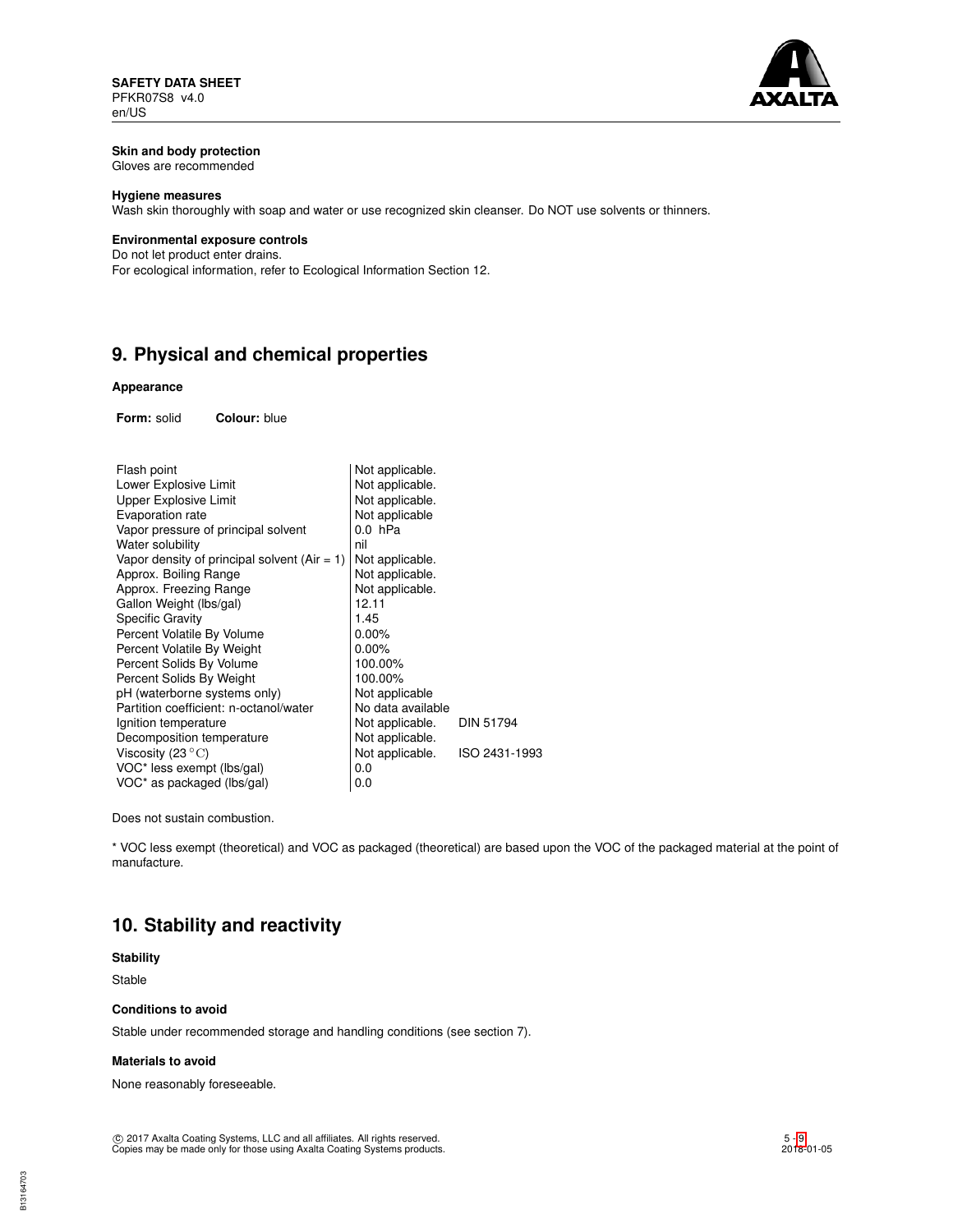

## **Hazardous decomposition products**

When exposed to high temperatures may produce hazardous decomposition products such as carbon monoxide and dioxide, smoke, oxides of nitrogen.

# **Hazardous Polymerization**

Will not occur.

## **Sensitivity to Static Discharge**

No data available

## **Sensitivity to Mechanical Impact**

None known.

# **11. Toxicological information**

## **Information on likely routes of exposure**

### **Inhalation**

Dust generated from this product may be irritating to the respiratory tract.

### **Ingestion**

May result in gastrointestinal distress.

# **Skin or eye contact**

Dust generated from this product may cause irritation of the eyes. Repeated or prolonged contact may cause skin irritation with discomfort and dermatitis.

## **Delayed and immediate effects and also chronic effects from short and long term exposure:**

**Acute oral toxicity**

1,3,5- triglycidyl isocyanurate Category 3

**Acute dermal toxicity** not hazardous

**Acute inhalation toxicity** Not classified according to GHS criteria

% of unknown composition: 0 %

**Skin corrosion/irritation** Not classified according to GHS criteria

# **Serious eye damage/eye irritation**

1,3,5- triglycidyl isocyanurate Category 1

**Respiratory sensitisation**

Not classified according to GHS criteria

**Skin sensitisation**

1,3,5- triglycidyl isocyanurate Category 1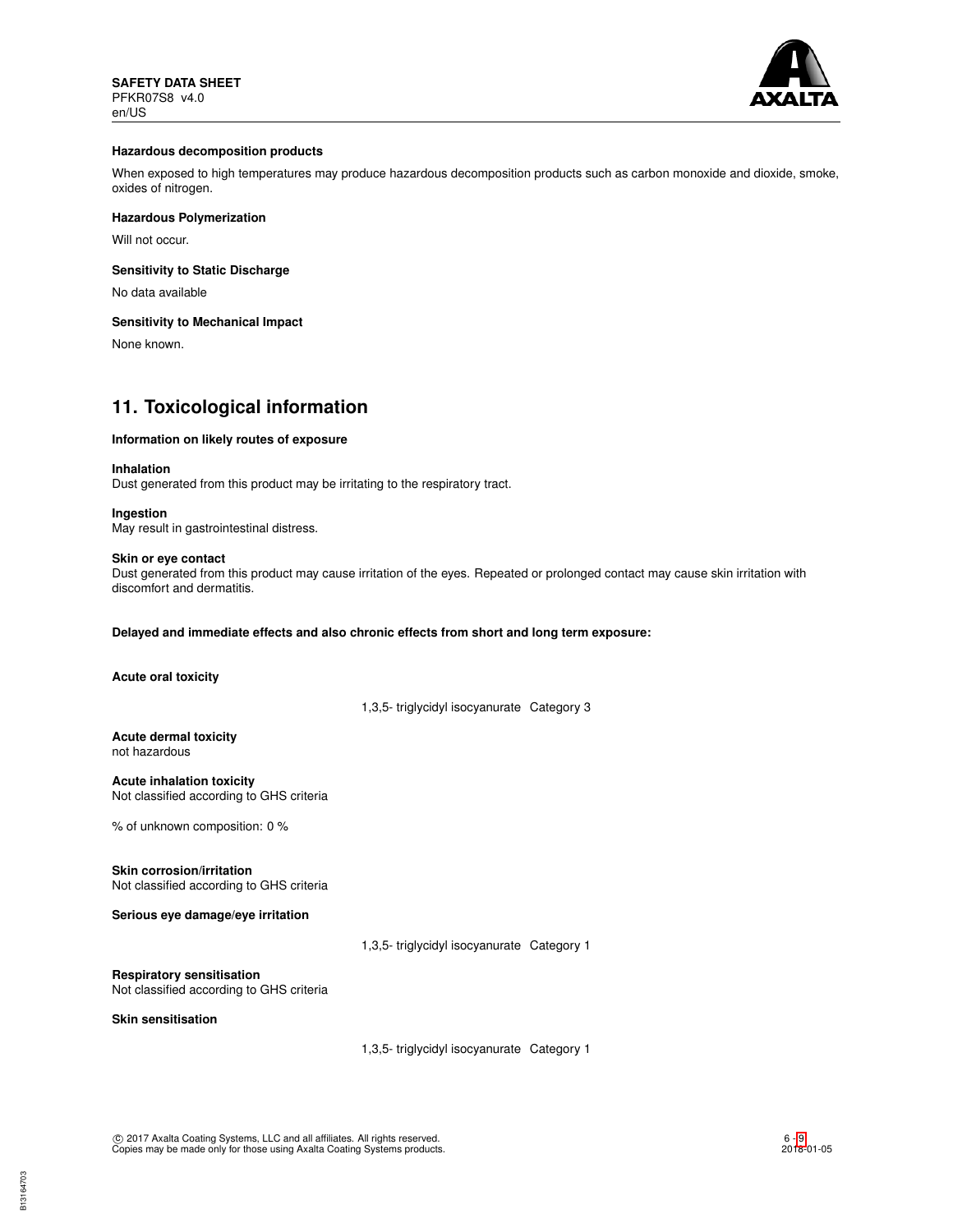

# **Germ cell mutagenicity**

1,3,5- triglycidyl isocyanurate Category 1B

**Carcinogenicity**

Titanium dioxide Category 2<br>Carbon black Category 2 Carbon black

**Toxicity for reproduction** Not classified according to GHS criteria

**Target Organ Systemic Toxicant - Single exposure** Not classified according to GHS criteria

**Target Organ Systemic Toxicant - Repeated exposure**

• **Inhalation**

**Respiratory system** Carbon black, Titanium dioxide

#### **Aspiration toxicity**

Not classified according to GHS criteria

#### **Numerical measures of toxicity (acute toxicity estimation (ATE),etc. )** No information available.

#### **Symptoms related to the physical, chemical and toxicological characteristics**

Based on the properties of the epoxy constituent(s) and considering toxicological data on similar preparations, this preparation may be a skin sensitiser and an irritant. Low molecular epoxy constituents are irritating to eyes, mucous membranes and skin. Repeated skin contact may lead to irritation and to sensitization, possibly with cross-sensitization to other epoxies. Avoid skin and eye contact. Avoid inhalation of vapour or mist.

## **Whether the hazardous chemical is listed by NTP, IARC or OSHA**

| Titanium dioxide IARC 2B |                    |
|--------------------------|--------------------|
| Carbon black             | IARC <sub>2B</sub> |

# **12. Ecological information**

There are no data available on the product itself. The product should not be allowed to enter drains or watercourses.

# **13. Disposal considerations**

### **Waste Disposal Method**

Do not allow material to contaminate ground water systems. Incinerate or otherwise dispose of waste material in accordance with Federal, State, Provincial, and local requirements. Do not incinerate in closed containers.

# **14. Transport information**

Not classified as dangerous in the meaning of transport regulations.

The transport information is for bulk shipments. Exceptions may apply for smaller containers.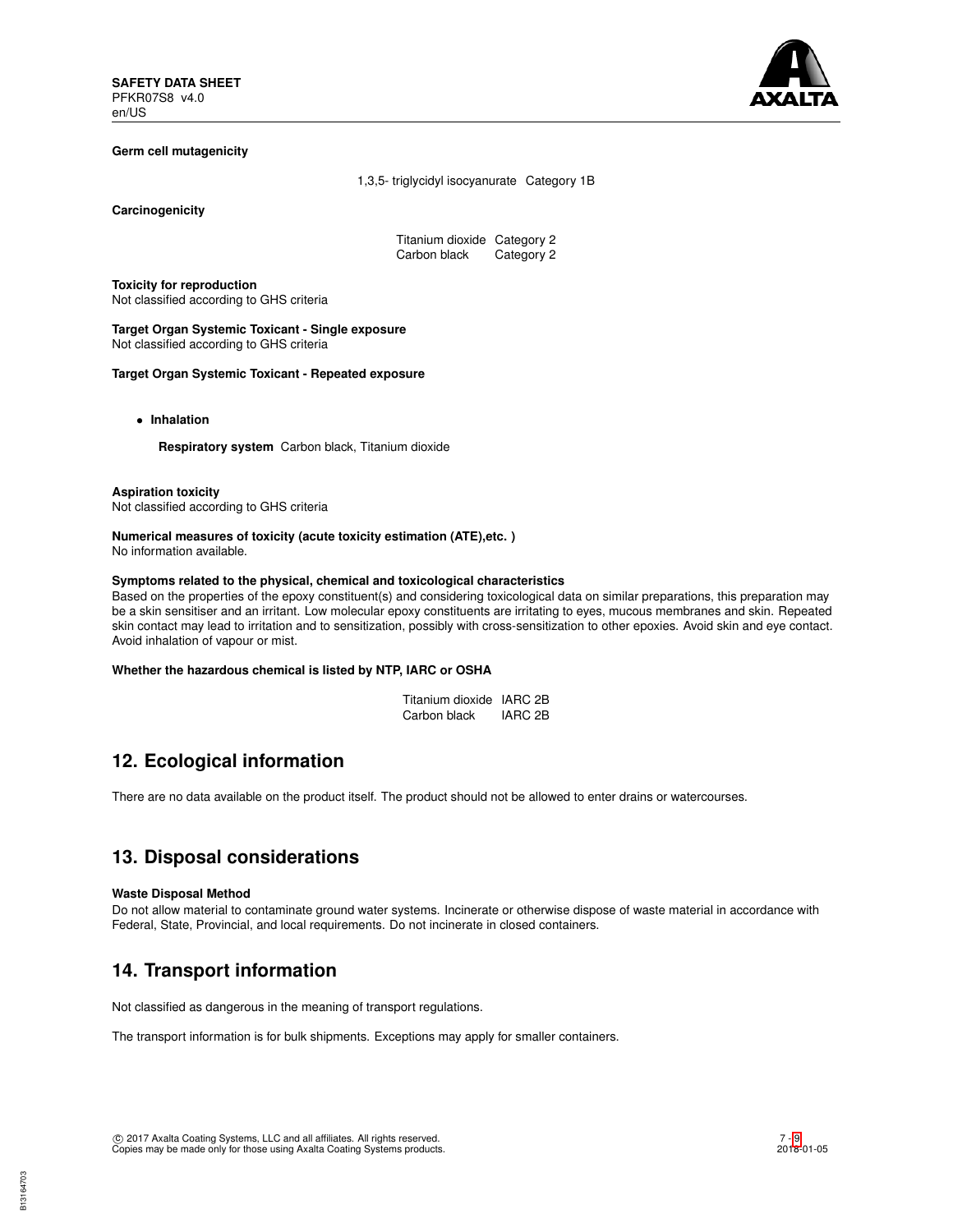

### **Matters needing attention for transportation**

Confirm that there is no breakage, corrosion, or leakage from the container before shipping. Be sure to prevent damage to cargo by loading so as to avoid falling, dropping, or collapse. Ship in appropriate containers with denotation of the content in accordance with the relevant statutes and rules.

# **15. Regulatory information**

## **TSCA Status**

In compliance with TSCA Inventory requirements for commercial purposes.

## **DSL Status**

All components of the mixture are listed on the DSL.

### **Photochemical Reactivity**

Non-photochemically reactive

#### **Regulatory information**

| CAS # Ingradient                                                     |   |       | 302 TPQ RQ 311/312 313 |   | RQ(lbs) HAP |   |
|----------------------------------------------------------------------|---|-------|------------------------|---|-------------|---|
| 2451-62-9 1,3,5- triglycidyl isocyanu- N NR NR A,C,F,N,P,R N<br>rate |   |       |                        |   | NR N        |   |
| 13463-67-7 Titanium dioxide                                          |   |       | N NR NR A.C.F.N.P.R N  |   | NR N        |   |
| 1333-86-4 Carbon black                                               | N | NR NR |                        | N | NR.         | N |

## **Key:**

| <b>EPCRA</b>                                            | Emergency Planning and Community Right-to-know Act (aka Title III, SARA)                                                                                                                                                                       |  |  |  |
|---------------------------------------------------------|------------------------------------------------------------------------------------------------------------------------------------------------------------------------------------------------------------------------------------------------|--|--|--|
| 302                                                     | Extremely hazardous substances                                                                                                                                                                                                                 |  |  |  |
| $311/312$ Categories $F =$ Fire Hazard                  | A = Acute Hazard<br>$R =$ Reactivity Hazard $C =$ Chronic Hazard<br>$P =$ Pressure Related Hazard                                                                                                                                              |  |  |  |
| 313 Information                                         | Section 313 Supplier Notification - The chemicals listed above with<br>a 'Y' in the 313 column are subject to reporting requirements of<br>Section 313 of the Emergency Planning and Community<br>Right-to-Know act of 1986 and of 40 CFR 372. |  |  |  |
| <b>CERCLA</b><br><b>HAP</b><br>TPQ<br>RQ.<br>NA.<br>NR. | Comprehensive Emergency Response, Compensation and Liability Act of 1980.<br>Listed as a Clean Air Act Hazardous Air Pollutant.<br>Threshold Planning Quantity.<br><b>Reportable Quantity</b><br>not available<br>not regulated                |  |  |  |

# **16. Other information**

HMIS rating H: 2 F: 0 R: 1

Glossary of Terms:

ACGIH | American Conference of Governmental Industrial Hygienists.<br>
IARC | International Agency for Research on Cancer.

- 
- NTP National Toxicology Program.<br>OEL Cocupational Exposure Limit Occupational Exposure Limit

IARC | International Agency for Research on Cancer.<br>NTP | National Toxicology Program.